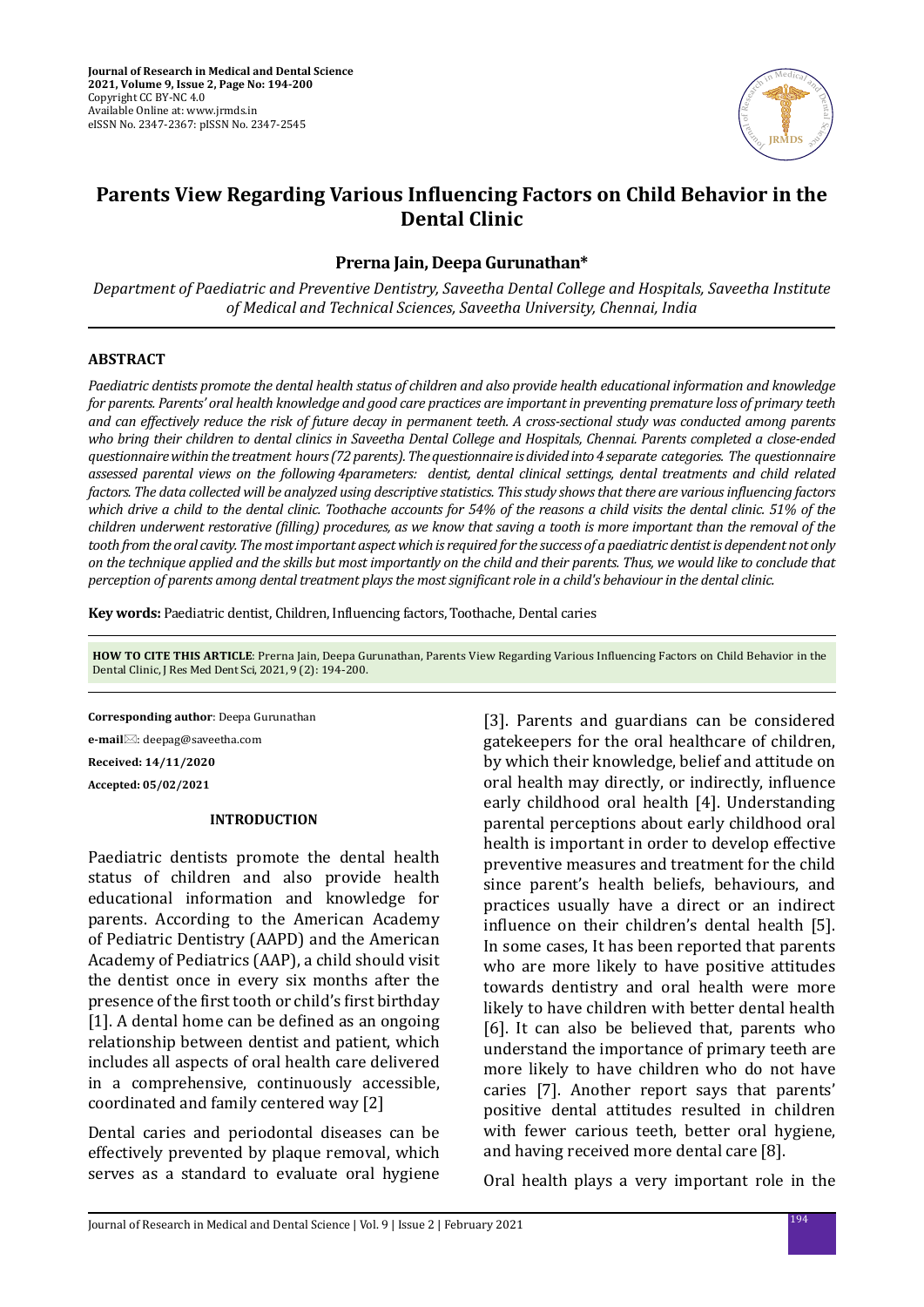general well-being of individuals, and parents' behavior and attitudes influence the oral health of their children [9]. Parents' oral health knowledge and good care practices are important in preventing premature loss of primary teeth and can effectively reduce the risk of future decay in permanent teeth [10]. Early dental visits are also very effective and essential preventive practice for young children. It gives an opportunity for dental professionals to detect early caries lesions, evaluate dental development, provide anticipatory guidance and dietary counselling, and motivate parents towards adopting preventive behaviours [11]. Moreover, exposing children to the dental office at an early age helps them to adapt and become familiar with dental environments which possibly improves the likelihood of better behaviour and tolerance with future dental treatment [12].

Management of children in the paediatric clinic has become a complex balancing act which involves the child, parent and the dentist. To provide dental care for children good communication skills are necessary [13]. Paediatric dentists usually recommend behaviour guidance methods for a particular child depending upon their health history , dental needs, type of treatment required, special health care need, the consequences of no treatment, their emotional and intellectual development, the parents' preferences, dentist's preferences and skills [14]. Lack of cooperation in a child affects the successful completion and quality of necessary dental procedures as well as raises some degree of stress in the dentist. The management of children with noncooperative and disruptive behaviour in the dental clinic has seen to be a major challenge to the dental practitioners. Some children do not always accommodate plans designed for them as there are many factors which can influence the behaviour of children in the dental situation. Though some factors are not under the control of a clinician but knowledge of certain aspects and influences on a child's behaviour can be of major help in clinical practice [15].

Understanding parental perceptions on various factors influencing child behaviour in the dental clinic is crucial and it presents an opportunity to carefully work together and select the best treatment method to make the child's visit as safe, effective and comfortable as possible.

Our department is passionate about child care, we have published numerous high quality articles in this domain over the past 3 years [16– 34]. With this inspiration we planned to pursue research on parents perception regarding the factors influencing child behaviour in dental clinics.

## **MATERIALS AND METHODOLOGY**

## **Participant selection**

The data was collected from the parents who visited the paediatric dental clinic of Saveetha Dental College and Hospitals, Chennai for the dental treatment of their child and were requested to participate in the study. The parents who willingly agreed to participate in the study were included for analysis.

#### **Questionnaire design and selection**

A questionnaire was designed for the study to be answered by parents. The questionnaire was initially assessed among few parents and then it was modified according to the changes and corrections made by the parents according to their preferences. It consisted of personal details which included age and gender of the child & parent/guardian, address of the participant. Pertaining to this, the child's dentist visit number was taken into consideration for the analysis. A specific identification number was given for each participant for better data collection.

The questionnaire consisted of 17 close ended questions. It was focused on 4 different parameters which included child related factors, dental clinical settings, dentist and dental treatment. Parents were given the questionnaire and were required to complete the questions within the treatment time (Figure 1).

## **Inclusion/exclusion criteria**

The inclusion criterias for the study are parents of children with normal development and children should have a minimum of one previous dental treatment visit. The exclusion criterias include parents of children who require special needs or have associated systemic conditions.

#### **Statistical analysis**

From collected information, data were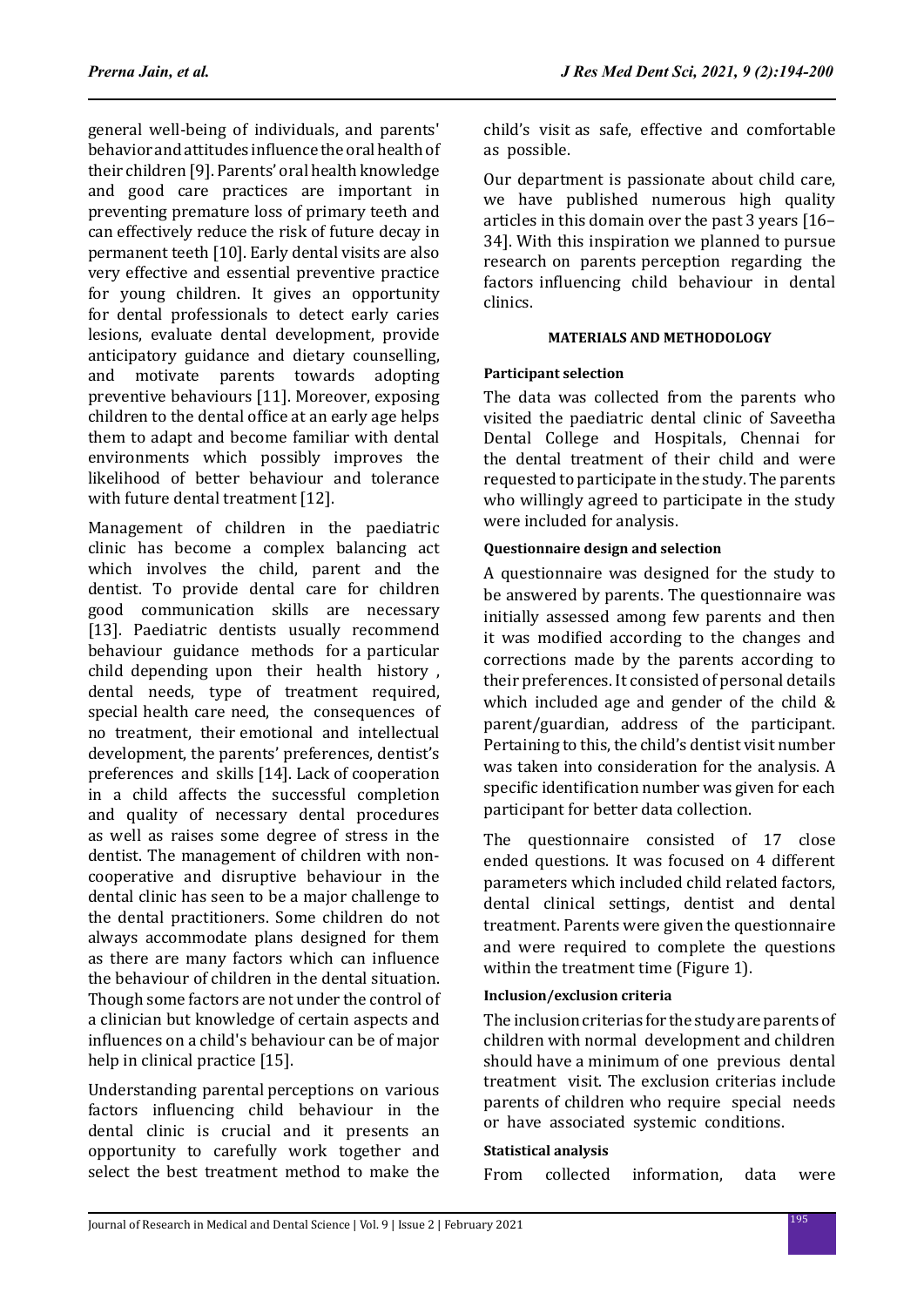|    |                                                                                                                            | 1. What is the driving factor for your child's dental visit ? |                     | Do you think the following factors affect your child behaviour in the dental clinic ? |               |  |
|----|----------------------------------------------------------------------------------------------------------------------------|---------------------------------------------------------------|---------------------|---------------------------------------------------------------------------------------|---------------|--|
|    | Tooth ache<br>Parents advice                                                                                               |                                                               |                     | Dentists advice                                                                       | Other reasons |  |
|    |                                                                                                                            |                                                               |                     |                                                                                       |               |  |
|    | 2. Did your child have any previous dental experience ?                                                                    |                                                               |                     |                                                                                       |               |  |
|    | Yes<br>No                                                                                                                  |                                                               |                     |                                                                                       |               |  |
| 3. | How did your child react after the previous dental experience?                                                             |                                                               |                     |                                                                                       |               |  |
|    | A little afraid                                                                                                            | Very afraid                                                   |                     | Not afraid at all<br>Not applicable                                                   |               |  |
| 4. | Did the previous dental experiences of your child's friends/siblings affect their<br>behaviour towards dental treatment?   |                                                               |                     |                                                                                       |               |  |
|    | Strongly<br>Occasionally                                                                                                   |                                                               | Never               | Don't know                                                                            |               |  |
|    | 5. Did the previous dental experience of the parent affect the behaviour of the child ?                                    |                                                               |                     |                                                                                       |               |  |
|    | Strongly                                                                                                                   | Occasionally                                                  | Never<br>Don't know |                                                                                       |               |  |
| 6. | Does the behaviour of other children in the clinic affect the attitude of your child ?                                     |                                                               |                     |                                                                                       |               |  |
|    | Strongly<br>Occasionally                                                                                                   |                                                               | Never               | Don't know                                                                            |               |  |
|    | 7. Which dental appointments timing is the child most comfortable with ?                                                   |                                                               |                     |                                                                                       |               |  |
|    | Morning                                                                                                                    | Afternoon                                                     | Evening             |                                                                                       |               |  |
|    | 8. Did the child consume food / liquids before the treatment in the dental clinic ?                                        |                                                               |                     |                                                                                       |               |  |
|    | Yes<br>No                                                                                                                  |                                                               |                     |                                                                                       |               |  |
|    | 9. If yes, what type of diet has your child consumed?                                                                      |                                                               |                     |                                                                                       |               |  |
|    | Carbohydrate rich diet<br>Protein rich diet<br>Fat rich diet                                                               |                                                               |                     |                                                                                       |               |  |
|    | 10. What area of the dental clinic is the most comfortable for the child ?                                                 |                                                               |                     |                                                                                       |               |  |
|    | Reception area<br>Play area<br>Treatment room<br>Radiography room                                                          |                                                               |                     |                                                                                       |               |  |
|    | 11. Which gender of the dentist is your child more comfortable with ?                                                      |                                                               |                     |                                                                                       |               |  |
|    | Male<br>Female Does not affect                                                                                             |                                                               |                     |                                                                                       |               |  |
|    | 12. Which type of dentist does your child prefer the most?                                                                 |                                                               |                     |                                                                                       |               |  |
|    | No dental protection                                                                                                       |                                                               |                     | With mask                                                                             |               |  |
|    | With mask and protective glasses                                                                                           |                                                               |                     | With protective glasses                                                               |               |  |
|    | 13. Does the dental attire ( white coat) affect the behaviour of the patient?                                              |                                                               |                     |                                                                                       |               |  |
|    | A little afraid<br>Very afraid                                                                                             |                                                               |                     | Not afraid at all                                                                     |               |  |
|    | 14. What is the importance of friendliness of staff for the behaviour of child ?                                           |                                                               |                     |                                                                                       |               |  |
|    | Very important<br>Not so important<br>Does not affect                                                                      |                                                               |                     |                                                                                       |               |  |
|    | 15. How does the duration of a dental procedure determine the manner in which a child<br>responds to dental clinic ?       |                                                               |                     |                                                                                       |               |  |
|    | Scared                                                                                                                     | Very anxious                                                  | Anxious             | Very confident                                                                        |               |  |
|    | 16. What type of procedure affects the behaviour of child in dental clinic?                                                |                                                               |                     |                                                                                       |               |  |
|    | Extraction                                                                                                                 | Filling                                                       | Cleaning            | Fluoride application                                                                  |               |  |
|    | 17. What kind of behavioural change does the Sound and noise of instrument have on<br>the child coming to a dental clinic? |                                                               |                     |                                                                                       |               |  |
|    | Scared                                                                                                                     | <b>Anxious</b>                                                | Impatient           | Normal                                                                                |               |  |

**Figure 1: Questionnaire.**

tabulated, processed and a descriptive analysis was performed.

#### **RESULTS AND DISCUSSION**

The results of the study shows that 72 parents participated in the study of which, 25 male and 47 female parents participated in the study. The age group of the children ranges from 3 to 15 years. The results were analysed according to the parents whose child has undergone a minimum of one dental visit.

As we can see in the results, there are various influencing factors which drive a child to the dental clinic. Toothache accounts for 54% of the reasons a child visits the dental clinic, parent's advice being 28% and a small group of children visiting the dental clinic due to a dentist's advice. This shows that children are more prone to dental caries at a very young age which brings them to a dental clinic. The effect of child's behaviour was also considered according to the experiences taken from friends or family, which shows that 12 children were strongly affected by the previous dental experiences, 22 children occasionally had an effect and for about 38 children this did not affect or stop them from visiting a dental clinic. Past dental experiences are seen to have an impact on the behaviour of the child as the child becomes very anxious and reluctant for a dental treatment.

When questioned about the preference of dental appointments, 64% of the parents felt that mornings were the most comfortable as they wanted the treatment of their child to be completed at the earliest. 25% and 11% of the parents preferred afternoons and evenings as their dental appointments because they did not want the child to compromise on school timings. According to the results, only 53 out of 72 children had consumed breakfast before the dental treatment and were found to be very cooperative during the treatment. Out of which 41 children had a carbohydrate rich diet, 9 children were enriched with a protein rich diet and 3 children had a fat rich diet.

Pertaining to the results, 50% of the children enjoyed themselves in the playroom, 28% of the children interacted more in the treatment room and the remaining children preferred staying in the reception room. Dentistry decoration is very important and influential for children; and it should be designed in such a way to give children a sense of relaxation and comfort. 81% of the children are more comfortable with a female dentist because they indulge the children in stories and create a comfortable rapport for them whereas 11% children say male dentists and to the other 8% of the children, the gender of the dentist does not affect their behaviour in the dental clinic. It was found that 6 children were comfortable with the dentist wearing a dental coat as it is blue in colour in Saveetha Dental college and Hospitals. 16 children found that wearing only a mask was a better way of interaction, 24 children preferred mask and protective glasses and a majority, 36% children wanted the dentist to be in a full attire of mask, dental coat and protective glasses. This shows that the children also feel that a dental attire should be followed by their respective dentist.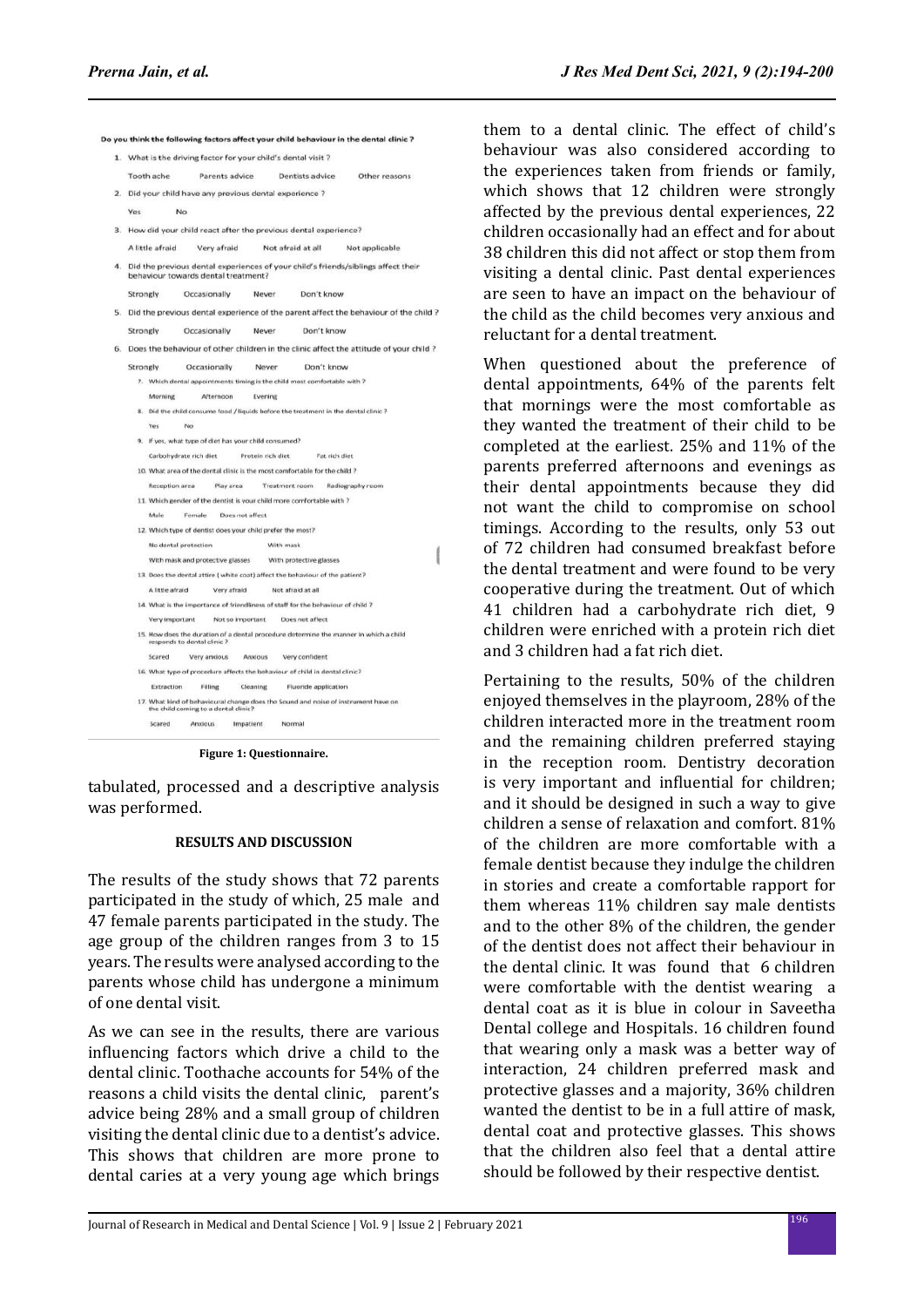51% of the children underwent restorative (filling) procedures, as we know that saving a tooth is more important than the removal of the tooth from the oral cavity. Whereas extraction and scaling (cleaning) were the other two procedures which the child undergoes in equal numbers. When the respective treatments were performed to a child, 39% had anxious behaviour, 25% were scared, 24% were more anxious and only a small amount of 12% were very confident when the treatment was on process. When analysed about the behaviour the child underwent during the sound and noise of the instruments, a majority of 45 children were immediately anxious, 18 children were impatient and only 9 children were very brave and confident during the process. This shows that the dental procedures and instruments have a major impact on the behaviour of the child in dental clinics (Figures 2-6).

Parents and family members are considered to be among the first sources of primary information which the child receives about its oral habits, which undoubtedly has a long term influence in determining the future of a child's oral health status. This pilot study assessed parental perception on various influencing factors which determine a child's behaviour in the dental clinic.

There are various influencing factors which drive a child to the dental clinic, toothache being the most important and concerned complaint of a



**Figure 3: Area of dental clinic most comfortable for the child.** 



**Figure 4: The type of dental preferred by the child.**



**Figure 5: Type of procedure which affects the behavior of the child.** 

scared very anxious manxious wery confident



**Figure 6: Behavioral change of child during dental procedure.**

child. In this study more than half of the children come to dental clinics with the complaint of toothache. According to authors like Brill WA, the most common emotional upsets seen during dental treatment of a child are anxiety and fear, which might originate from a previous traumatic experience in the dental clinic or during hospitalisation for other reasons. He also said that depending on the age, behaviour at the first recall visit may be influenced by having undergone a dental procedure after the initial examination [35]. Pertaining to this, the effect of child's behaviour in this study was also taken into account which shows that the majority of children were either strongly or occasionally affected by the previous dental experiences, and only a few children whose past dental experience did not have any effect on the dental treatment.Dental appointments play a major role in determining the child's comfort in the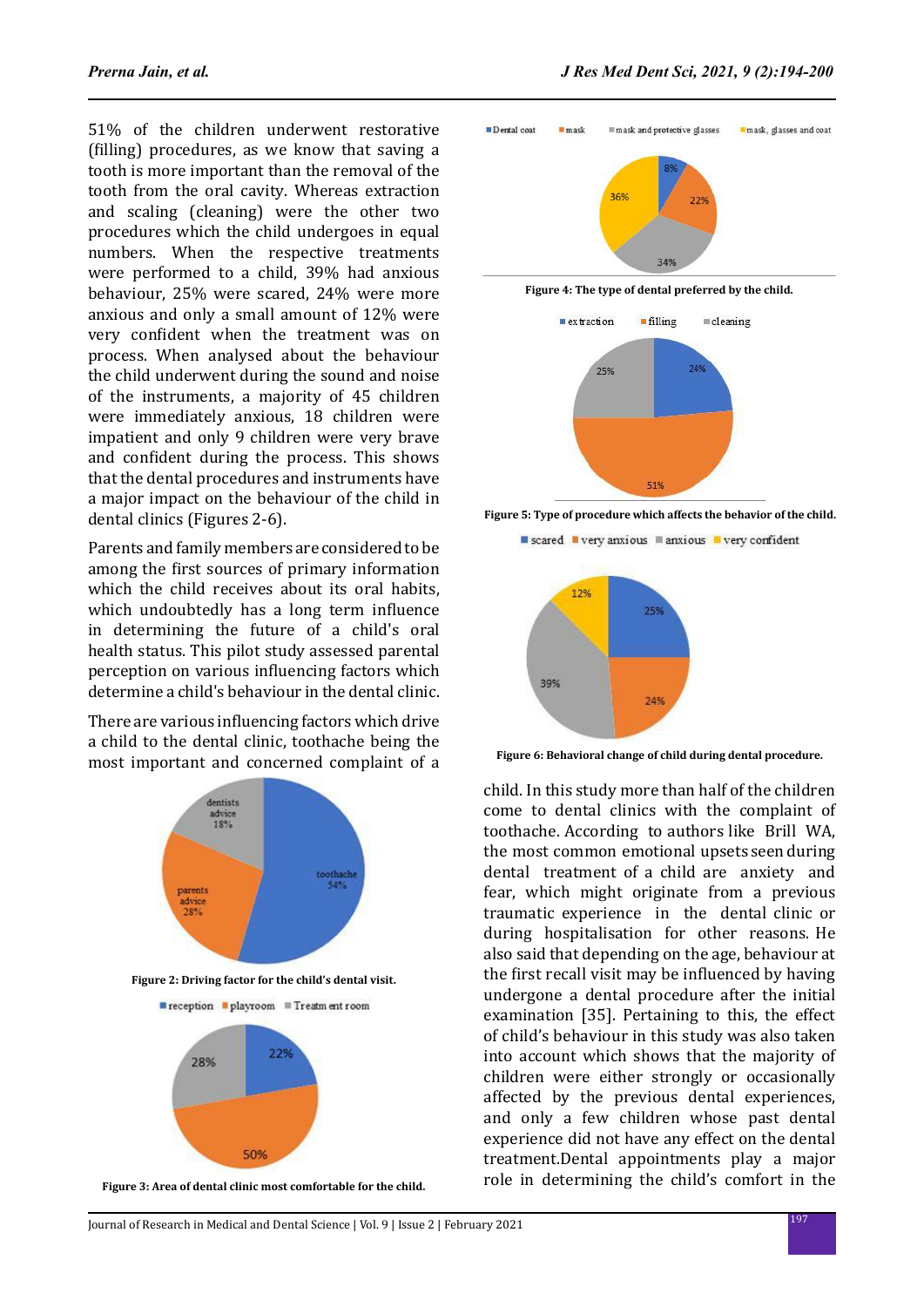dental clinic. Most of the parents felt morning appointments were the most comfortable for the child as they wanted the treatment of the child to be completed at the earliest. Whereas there were other parents who preferred afternoons and evenings as their dental appointments because they were concerned about the schooling of the child. Diet usually affects the cognitive ability and behaviour in children and adolescents. The diet of the child determines their behaviour in the dental clinic and is a major factor in the dental procedure. Overall, the literature given by Bellisle F [36] suggests that good regular dietary habits are the best way to ensure optimal mental and behavioural performance at all times. In contrast, children and adolescents with poor nutritional status are exposed to alterations of behavioural functions by dietary measures. According to the results of our study only 53 out of 72 children had consumed breakfast before the dental treatment and were found to be very cooperative during the treatment. The other children who did not consume breakfast before dental procedure, were found to be cranky and non-cooperative during the treatment.

American Academy of Pediatric Dentistry (AAPD) reveals that the orientation and environment of the dental environment plays an important role in determining the child's behaviour during the treatment [37]. Out of which, the play area in the dental clinic is designed with the use of child friendly colours like yellow and blue in the dental workplace could enhance a positive dental attitude in the child's mind. A study by Umamaheshwari N, Asokan S, Kumaran TS showed that children had positive reactions to bright colours like pink, blue, red and negative emotions for dark colours like brown, black, gray [38]. Another study by Cimbalo RS, Beck KL, Sendziak DS [39] concluded that children viewing happy scenes generally used yellow, blue, green and orange colour, whereas when viewing sad scenes, they tend to use red, black and brown. It was shown in our study that the children are very comfortable and happy in a colourful and pleasant environment.

Gender of the dentist has an impact on the child's behaviour as well. A study conducted by Nagendran Jayavel Pandiyan, Amitha Hedge showed that 43% of parents agreed that a dentist's gender has an impact on a child's behaviour in dental clinics [40]. This has a major influence on our study as a greater number of children are more comfortable with a female dentist because they indulge the children in stories and create a comfortable rapport for them. Wright GZ, Kupietzky A quoted that when it comes to apparel for the dental team, there has been a developing concern that professional clothing and white lab coat worn by the dentist can increase anxiety levels in children. If a child has had previous poor experiences with a professional or doctor in a white coat, it is possible that these fears could be generalised to the dental environment [14]. But in our study it was found that only a few children were comfortable with the dentist wearing a dental coat which was blue in colour, some children found that wearing only a mask was a better way of interaction whereas the majority of children preferred the dentist to be in a full attire of mask of dental coat, mask and protective glasses. A mask during dental treatment represents a stressor for the young child, and so it is recommended to introduce the child to the dental environment without the use of a protective mask.

There are various dental procedures which the child undergoes in a dental clinic, the most important being restorative, extraction and cleaning. In a study conducted by Versloot J, Hoogstraten J, there was a positive correlation seen between levels of dental anxiety, psychological functioning and anxiety behaviour after the dental treatment [41]. In our study as well, half the number of the children underwent restorative treatment because parents wanted to save a tooth in the oral cavity rather than extract it. Extraction and scaling (cleaning) were the other two procedures which the child underwent in equal numbers. The dentist should also pay attention to the child's attitude when dealing with them in the dental clinic in order to gain the child's confidence and trust.

When the respective treatments were performed in a child, they were different behavioural patterns which were noticed in the child like anxious, scared and confident behaviour. Most of the children experienced scared and anxious behaviour where only a small group of children were very confident during the treatment.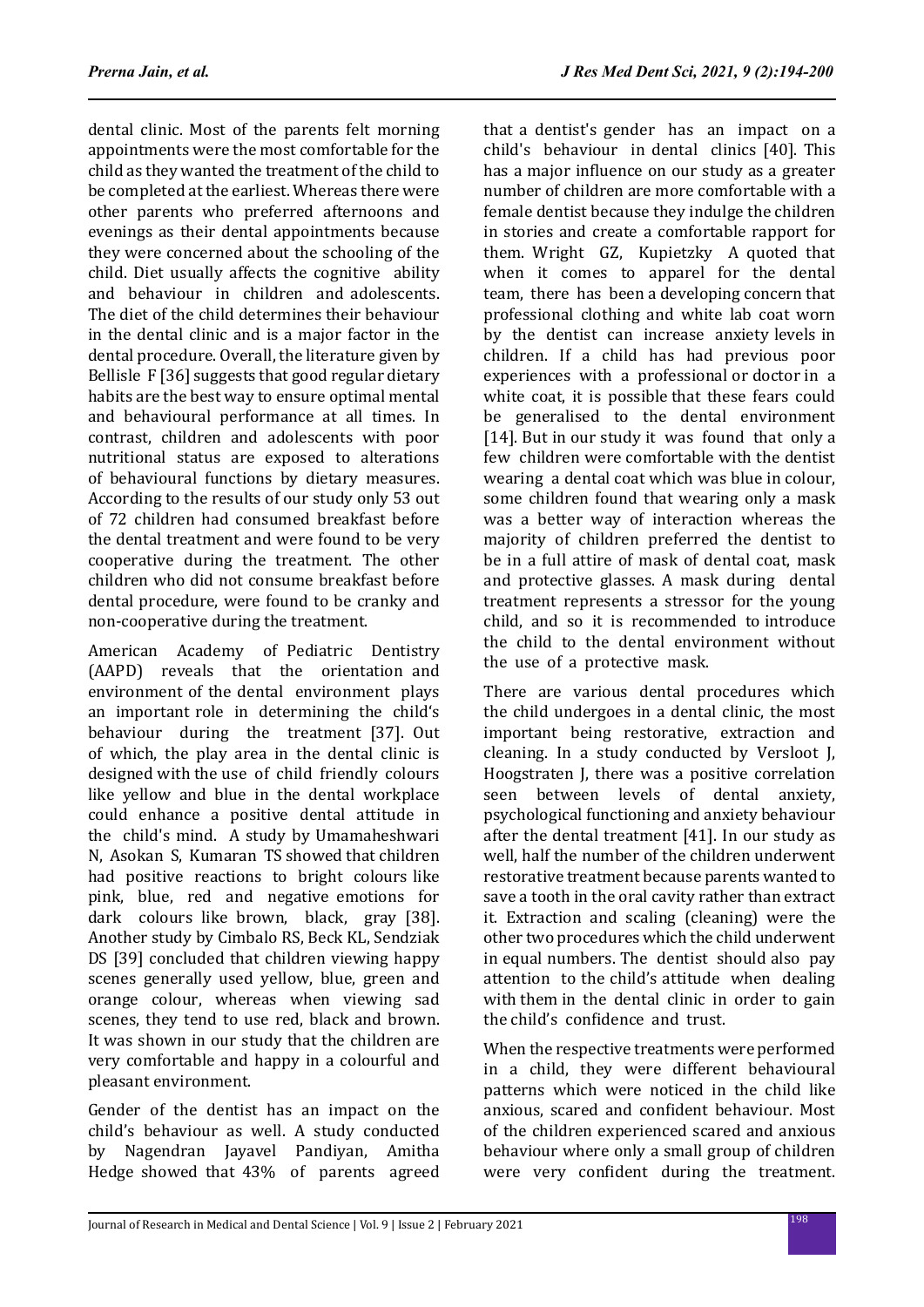The behaviour of the dentist and dental staff members are the primary tools used to guide the behaviour of the pediatric patient. The dentist's attitude, body language, and communication skills are crucial in creating a positive dental visit for the child and also to gain trust from the child and parent [42]. Furthermore, the sound and noise of the dental instruments during the procedure also created an increase in the anxiety levels of children which shows that a majority of children were immediately anxious, some of the children were impatient and only a few of them were very brave and confident during the process. Similar studies conducted by Appukuttan DP showed that 77% of parents agreed that types of procedures such as dental drilling / restoration and sight of instruments cause anxiety and fear in children [43].

## **CONCLUSION**

In this study, we conclude that most of the parents believe that the dental appointments, the attire of the dentist as well as the dental procedure have a major influence in the manner in which the child behaves in the dental clinic.

## **ACKNOWLEDGEMENT**

The authors of this study would like to express their gratitude towards everyone who facilitated and enabled us to carry out this study successfully.

## **CONFLICT OF INTEREST**

None declared.

#### **REFERENCES**

- 1. Foy JM. For the american academy of pediatrics task force on mental health. Enhancing pediatric mental health care: Algorithms for primary care. Pediatrics 2010; 125:S109–S125.
- 2. Ramos-Gomez FJ, Crystal YO, Ng MW, et al. Pediatric dental care: Prevention and management protocols based on caries risk assessment. J Calif Dent Assoc 2010; 38:746–761.
- 3. Kuppuswamy VL, Murthy S, Sharma S, et al. Oral hygiene status, knowledge, perceptions and practices among school settings in rural South India. Oral Health Dent Manag 2014; 13:146–154.
- 4. Weinstein P. Motivational interviewing concepts and the relationship to risk management and patient counseling. J Calif Dent Assoc 2011; 39:742–745.
- 5. Saied-Moallemi Z, Virtanen JI, Tehranchi A, et al.

Disparities in oral health of children in Tehran, Iran. Eur Archives Paediatr Dent 2006; 7:262–264.

- 6. Eijkman MA, Houwink B, de With C. Some aspects of patient education by the dentist for mothers of young children. Ned Tijdschr Tandheelkd 1978; 85:304–315.
- 7. Schroth RJ, Brothwell DJ, Moffatt MEK. Caregiver knowledge and attitudes of preschool oral health and early childhood caries (ECC). Int J Circumpolar Health 2007; 66:153–167.
- 8. Skeie MS, Espelid I, Riordan PJ, et al. Caries increment in children aged 3-5 years in relation to parents' dental attitudes: Oslo, Norway 2002 to 2004. Community Dent Oral Epidemiol 2008; 36:441–450.
- 9. Gurunathan D, Shanmugaavel A. Dental neglect among children in Chennai. J Indian Society Pedodont Preventive Dent 2016; 34:364.
- 10. Shalan T, Erickson PR, Hardie NA. Primary incisor decay before age 4 as a risk factor for future dental caries. Pardiatr Dent 1997; 19:37-41.
- 11. Ramos-Gomez F, Jue B, Bonta CY. Implementing an infant oral care program. J Calif Dent Assoc 2002; 30:752–761.
- 12. Ghanim AM, Hussein AS, Abu-Hassan MI, et al. Parent's perception on the importance of their children's first dental visit (A cross-sectional pilot study in Malaysia). J Oral Dent Res 2013; 1:23–28.
- 13. Chandrapooja J. Behavioural management techniques in pediatric clinic. Int J Pharm Biological Sci 2016; 6:10–15.
- 14. Wright GZ, Kupietzky A. Behavior management in dentistry for children. John Wiley & Sons 2014.
- 15. Chaudhary N, Ahlawat B, Kumar A. Factors affecting children's behaviour in the dental office. J Pharm Biomed Sci 2015; 5.
- 16. Ravikumar D, Ramakrishna M, Sharma N, et al. Evaluation of McNamara's analysis in South Indian (Tamil Nadu) children between 8-12 years of age using lateral cephalograms. J Oral Biol Craniofac Res 2019; 9:193–197.
- 17. Ravikumar D, Gurunathan D, Gayathri R, et al. DNA profiling of Streptococcus mutans in children with and without black tooth stains: A polymerase chain reaction analysis. Dent Res J 2018; 15:334.
- 18. Ravikumar D, Jeevanandan G, Subramanian EMG. Evaluation of knowledge among general dentists in treatment of traumatic injuries in primary teeth: A cross-sectional questionnaire study. Eur J Dent 2017; 11:232–237.
- 19. Ravindra V, Rekha V, Annamalai S, et al. A comparative evaluation between dermatoglyphic patterns and different terminal planes in primary dentition. J Clin Exp Dent 2018; 10:e1149–e1154.
- 20. Ravindra V, Rekha CV, Annamalai S, et al. A comparative evaluation between cheiloscopic patterns and the permanent molar relationships to predict the future malocclusions. J Clin Exp Dent 2019; 11:e553–e557.
- 21. Govindaraju L, Jeevanandan G, Subramanian EMG.